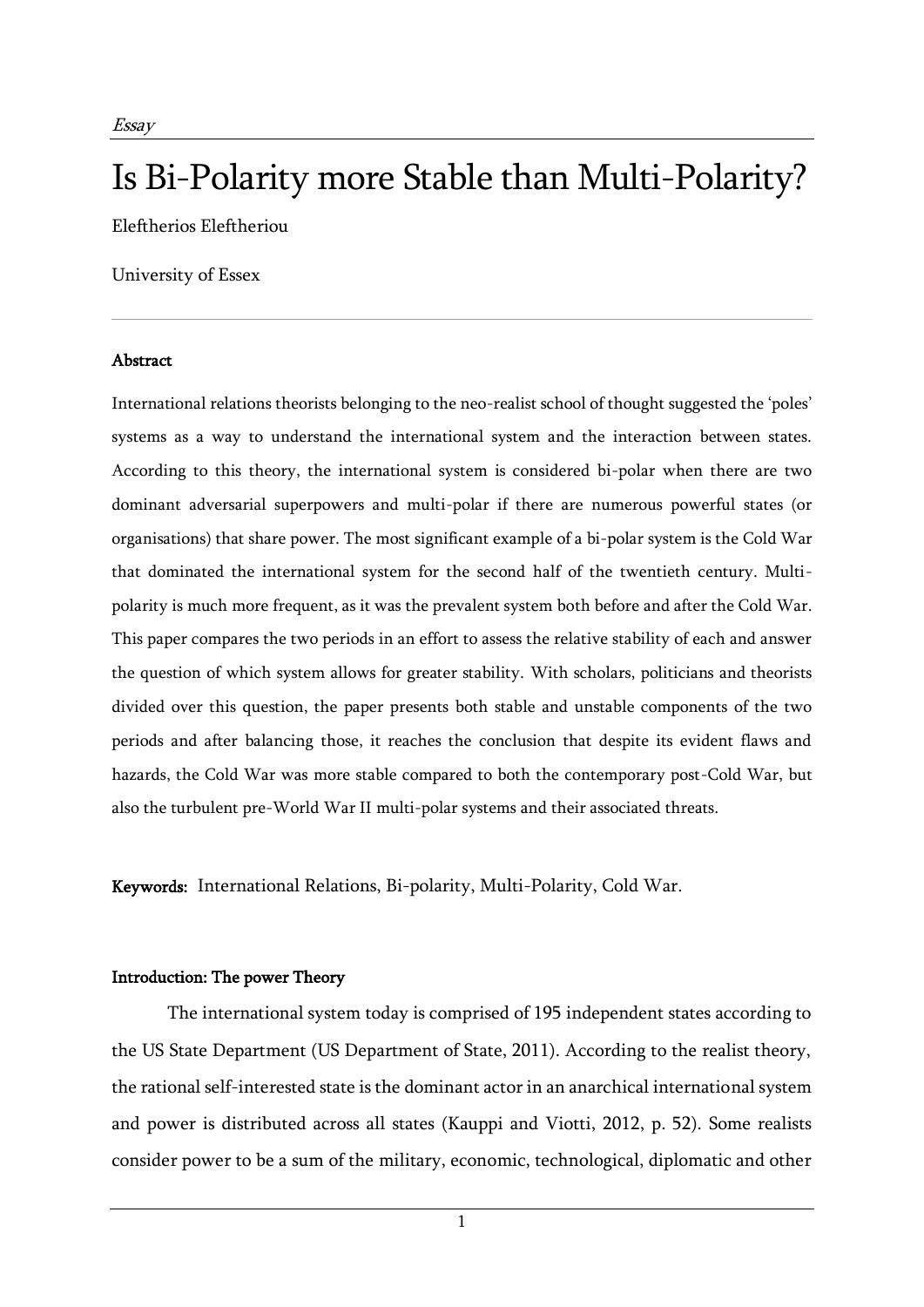#### Is Bi-Polarity more stable than Multi-Polarity?

capabilities of the individual states. Others see the power of a state as a comparative value in order to compare between stronger and weaker states (Kauppi and Viotti, 2012, p. 52). In this view, power is an attribute attached to individual states indicating their relative rank in the international scene. Neo-realists, in an effort to understand the distribution of power among states, suggested the 'poles' theory (Kauppi and Viotti, 2012, p. 54). In this theory, a 'pole' represents a major power, a state whose power exceeds, by far, the power of the other states. Balance of power was used to explain not only the distribution of a state's power but also the overall quest for hegemony (Haas, 1953). This theory suggests three possible outcomes: uni-polar (a system with a sole dominant superpower), bi-polar (a system with two great powers who are much stronger than the other states and who share approximately equal power between them) and multi-polar (a system with three or more major powers) (Kauppi and Viotti, 2012). The aim of this paper is to examine the nature of the international system today and assess the relative stability of multi-polarity and bipolarity. I will assess the relative stability both in terms of conventional wars, but also in terms of nuclear weapons.

During the second World War, the Soviet Union (USSR) and the USA were both in the same coalition, formed to neutralize the threat of the Axis alliance of Nazi Germany, Fascist Italy and Japan. After the end of the war though, the two former allies soon became deadly adversaries. It is suggested that it was the future of the defeated enemy states of Japan and Germany that offered the first source of friction between USSR and USA (Wagner, 1993, p. 80). In the case of Japan, a compromise was easier – Soviet troops never set foot on the Japanese islands. On the other hand, the future of Germany proved to be an intractable issue: the Soviet Red Army had reached Berlin and Soviet troops had managed to advance deep into German territory before the conclusion of hostilities (Wagner, 1993, p. 80). The situation was made worse by the Helsinki accords which allowed for an unstable status quo in Europe, as the continent was divided between the USA and the USSR (Wagner, 1993, p. 80). The result of this tension was a period of dangerous competition between the two powers called the 'Cold War'.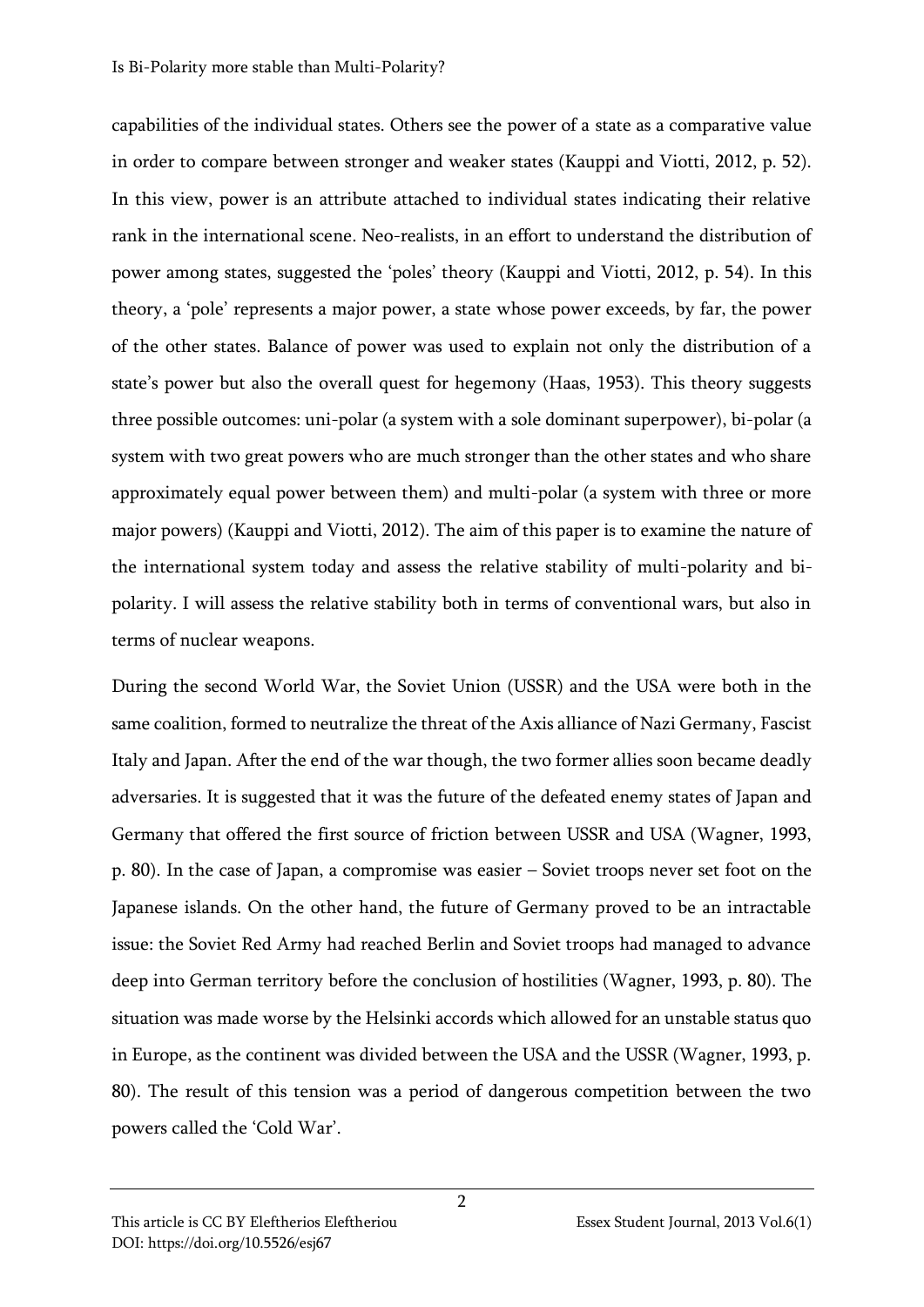It is not hard to observe the bi-polarity of the Cold War. Both the USSR and the USA possessed immense power compared to the other states. In addition, the power they possessed was threatening the very existence of the planet or, as Oleg Bykov puts it, the whole world was 'hostage to the superpowers' (Bykov, 1994, p. 64). The superpowers possessed so much power between them, that they did not consider their ally states as a sufficient defence to counter a possible attack (Wagner, 1993, p. 81). Ideologically, the USSR was communist, and the USA was capitalist and each created its sphere of control and influence in an effort to spread its ideology (Bykov, 1994, pp. 63-4). The USA was dominating West Europe, while Russia was controlling Eastern Europe including the Eastern part of Germany. But what effect did this dangerous relationship between two extremely powerful states have on the stability of the international system?

### The Instability of the Cold War

In approximately the same amount of time that two multi-polar systems created tension and led to the two World Wars, the bi-polar system of the Cold War created tension and fear but not a general war. The First World War came as a result of the division of the superpowers of the multi-polar system into two major camps and the fact that these powers were reluctant to abandon their allies and their interests. Similarly, it can be argued that the Second World War was also a result of an unstable multi-polar system in which it was not clear which states were willing to join in an alliance to check the growing power of Nazi Germany (Wagner, 1993, p. 81). Contrary to both of those multi- polar situations, the bi-polar Cold War was 'fought' by only two actors: the USA and the USSR. As I mentioned earlier, these two superpowers were much more powerful than any other state, ally or foe (Wagner, 1993, p. 89). They were powerful enough to ignore the demands of their allies and, instead, independently track their own foreign policy towards each other (Wagner, 1993, p. 81). Alliances were not tilting the balance significantly – even when France and China (both nuclear states and relatively strong allies) abandoned NATO and denounced the USSR respectively, the behaviour of the two superpowers was not altered (Wagner,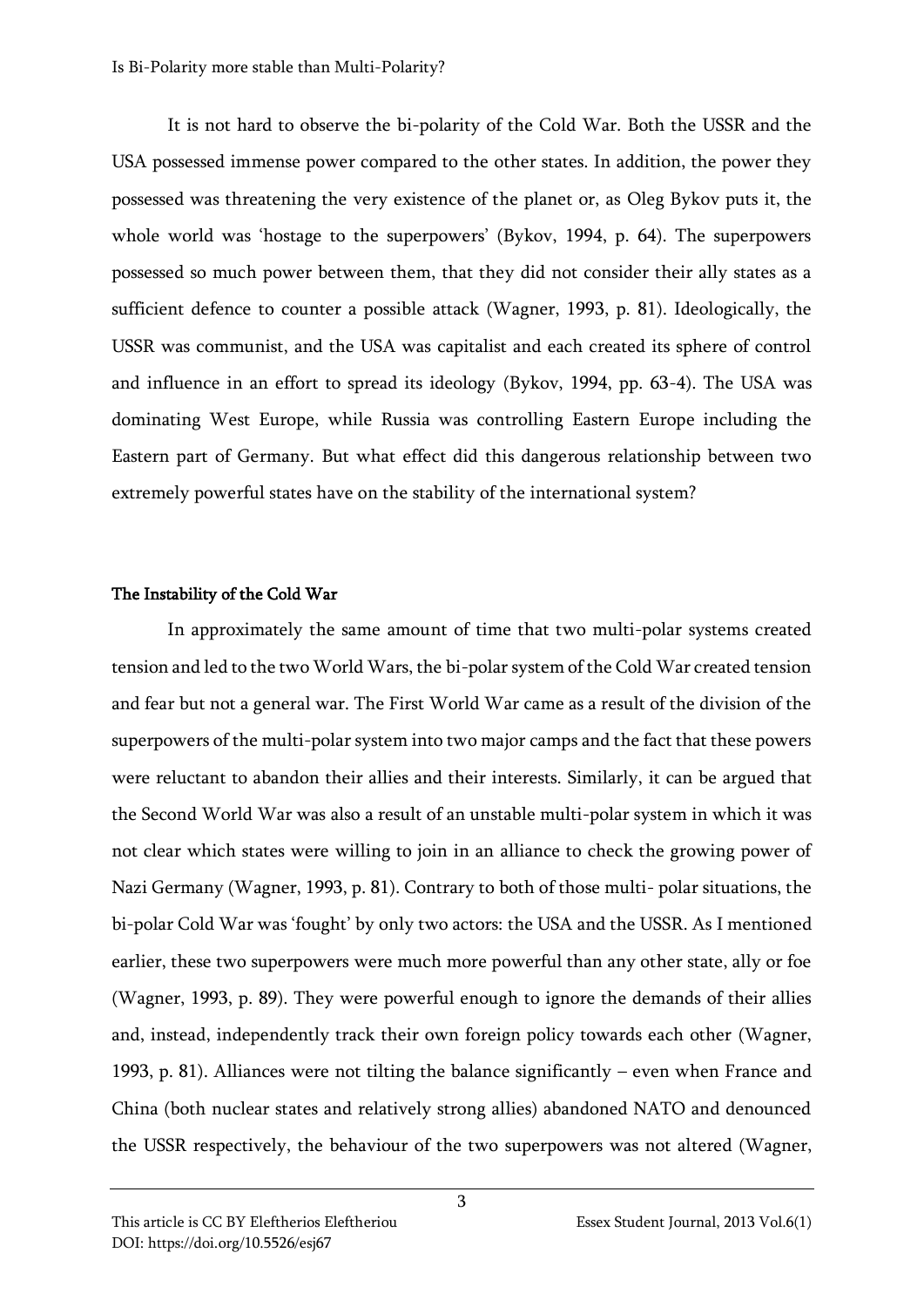1993, p. 81). In a similar way, the fact that the alliances were also separated by ideological differences offered no opportunity for a change of sides, which meant that both superpowers had almost perfect information of the other and of its allies (Wagner, 1993, p. 81). This meant that both camps knew about the plans of the other side and this, in turn, implied both sides had an awareness of the other side's 'red lines'. Almost perfect information and more or less consistent behaviour on the part of the USA and the USSR meant that they could avoid serious miscalculations, a usual cause of wars (Wagner, 1993, p. 90).

In the previous section, I mentioned that there were a number of crises that increased the friction between the superpowers even further. But crises are not a Cold War phenomenon. In a study on crises between 1929-1975 (a period divided between multipolarity and bi-polarity) the findings were very interesting indeed: in a total of 292 crises, 67% of crises that occurred during the Cold War resulted in a reduction of the tension, while for the previous multi-polar system, the equivalent figure was just 34% (Kegley and Raymond, 1992). The rising tension in times of crises helped the superpowers to understand the other actor's tolerance (Wagner, 1993, p. 81). The most useful illustration of this is the behaviour of the superpowers following the Cuban missile crisis, which was arguably a turning point in the Cold War (Alkadari and Salmon, 1992, p. 122). The establishment of the 'Hot line' after the 1963 Geneva Agreement, alongside the two SALT talks and the nuclear missile agreements of 1971 and 1973, was a measure to accommodate some of the existing tension of the Cold War. The fear of Mutually Assured Destruction (MAD) lead to a mutual deterrence theory, a sufficient theory to explain the fact that the Cold War did not erupt into a thermonuclear military stand-off between the USA and the USSR. However, there are some other parameters that perhaps prevented this. Christopher Coker (1994, p. 30) suggests an interesting theory – he suggests that, as the two centres of political and economic ideologies, each of the two superpowers was also certain about its final victory. Nuclear war would bring destruction to both but the tense, yet peaceful Cold War could produce a dominant power. Although the nuclear threat was a fact, neither side was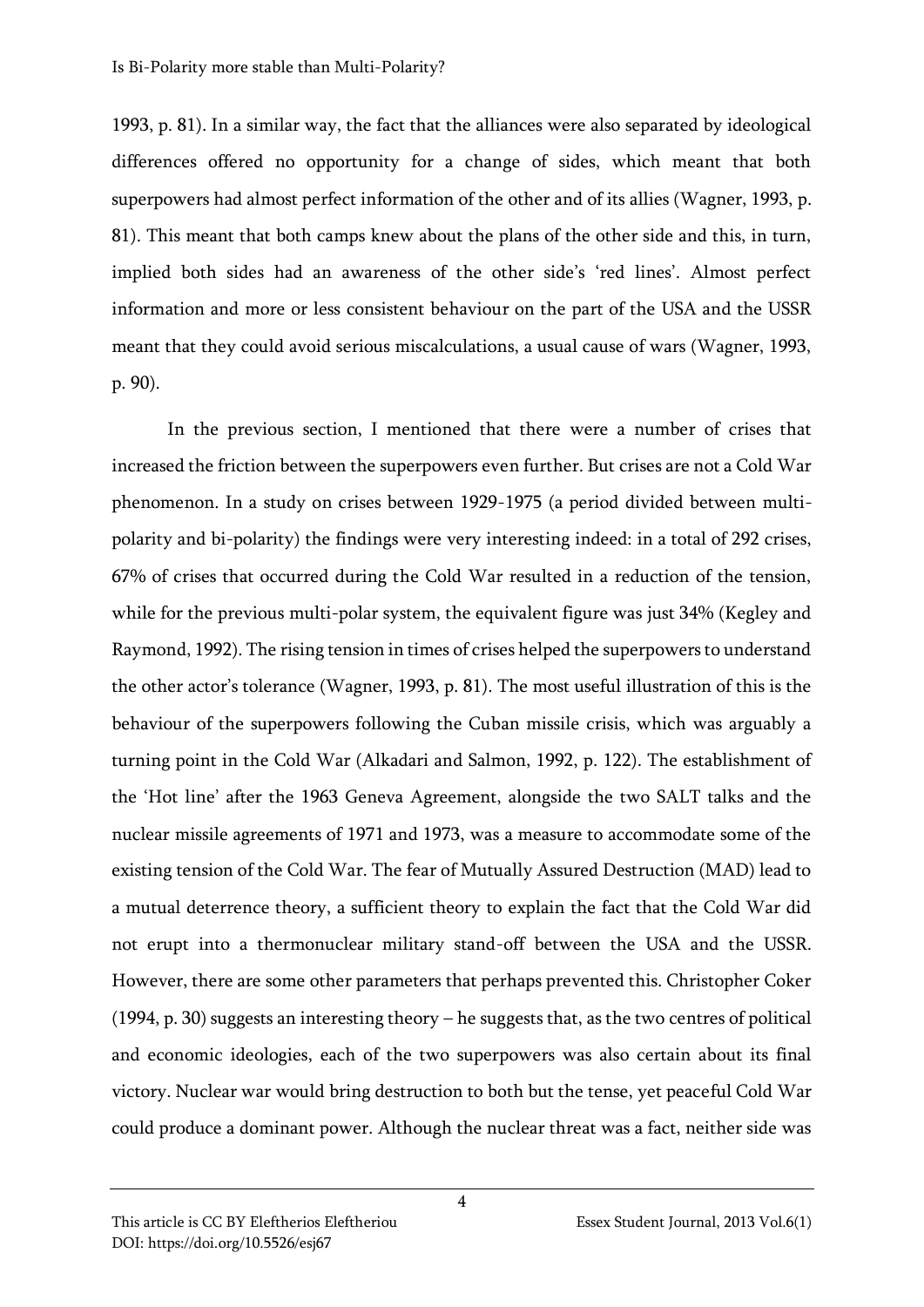willing to strike first, hence the attention both superpowers devoted to second strike capabilities and missile interception systems (Robertson-Snape and Spear, 2001).

According to these facts, despite the knowledge that the Cold War was a period where antagonism and tension were high, it seems that at least the bi-polarity of the international scene was more predictable and stable compared to the multi-polar nature of previous eras. There was at least relative transparency and less complexity compared to the systems that dragged the world into two major wars (the World Wars). In the next section, I will explore the nature of the post-Cold War international system.

### The stability of the Cold War and the previous multi-polar systems

In approximately the same amount of time that two multi-polar systems created tension and led to the two World Wars, the bi-polar system of the Cold War created tension and fear but not a general war. The First World War came as a result of the division of the superpowers of the multi-polar system into two major camps and the fact that these powers were reluctant to abandon their allies and their interests. Similarly, it can be argued that the Second World War was also a result of an unstable multi-polar system in which it was not clear which states were willing to join in an alliance to check the growing power of Nazi Germany (Wagner, 1993, p. 81). Contrary to both of those multi- polar situations, the bi-polar Cold War was 'fought' by only two actors: the USA and the USSR. As I mentioned earlier, these two superpowers were much more powerful than any other state, ally or foe (Wagner, 1993, p. 89). They were powerful enough to ignore the demands of their allies and, instead, independently track their own foreign policy towards each other (Wagner, 1993, p. 81). Alliances were not tilting the balance significantly – even when France and China (both nuclear states and relatively strong allies) abandoned NATO and denounced the USSR respectively, the behaviour of the two superpowers was not altered (Wagner, 1993, p. 81). In a similar way, the fact that the alliances were also separated by ideological differences offered no opportunity for a change of sides, which meant that both superpowers had almost perfect information of the other and of its allies (Wagner, 1993, p.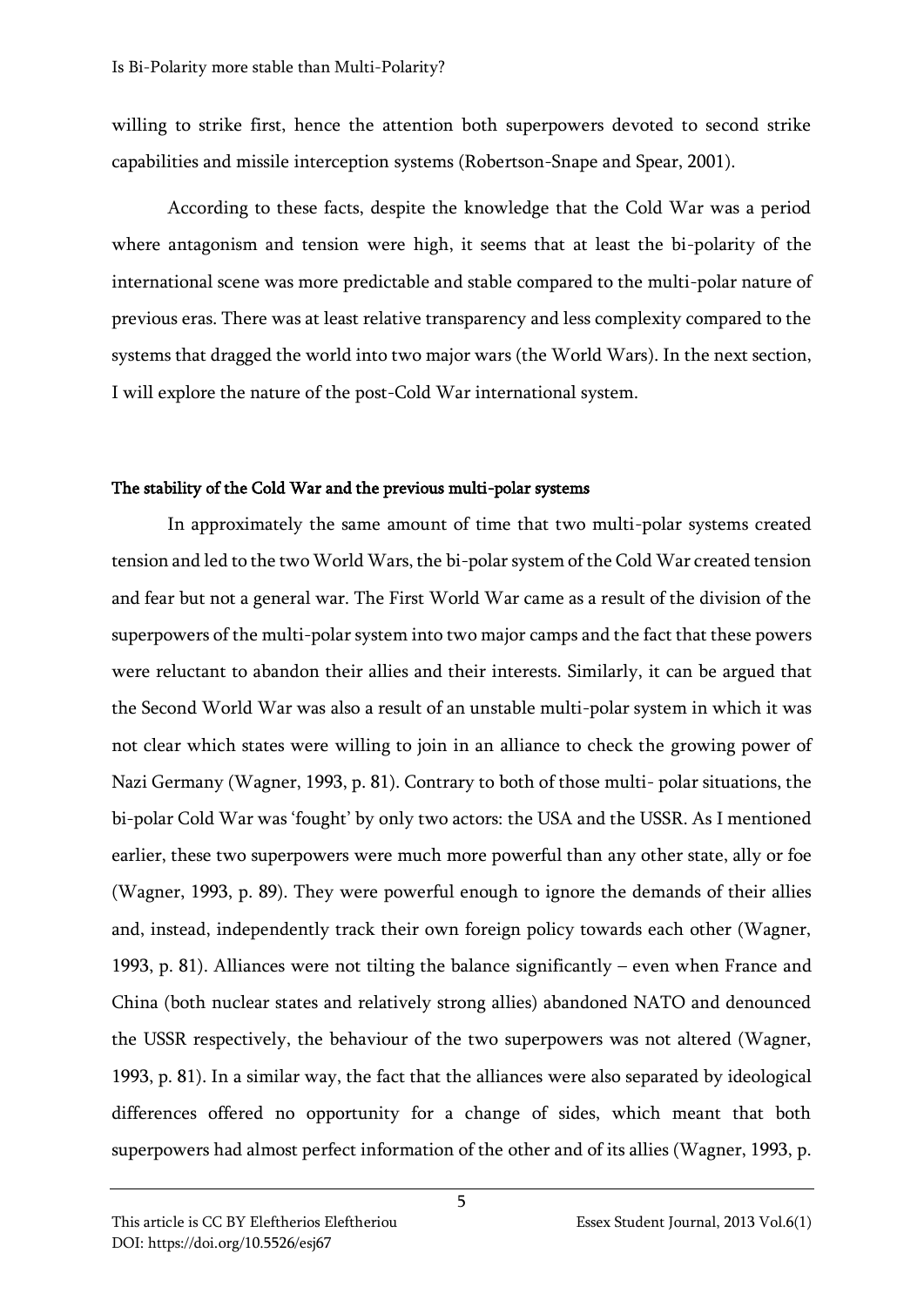81). This meant that both camps knew about the plans of the other side and this, in turn, implied both sides had an awareness of the other side's 'red lines'. Almost perfect information and more or less consistent behaviour on the part of the USA and the USSR meant that they could avoid serious miscalculations, a usual cause of wars (Wagner, 1993, p. 90).

In the previous section, I mentioned that there were a number of crises that increased the friction between the superpowers even further. But crises are not a Cold War phenomenon. In a study on crises between 1929-1975 (a period divided between multipolarity and bi-polarity) the findings were very interesting indeed: in a total of 292 crises, 67% of crises that occurred during the Cold War resulted in a reduction of the tension, while for the previous multi-polar system, the equivalent figure was just 34% (Kegley and Raymond, 1992). The rising tension in times of crises helped the superpowers to understand the other actor's tolerance (Wagner, 1993, p. 81). The most useful illustration of this is the behaviour of the superpowers following the Cuban missile crisis, which was arguably a turning point in the Cold War (Alkadari and Salmon, 1992, p. 122). The establishment of the 'Hot line' after the 1963 Geneva Agreement, alongside the two SALT talks and the nuclear missile agreements of 1971 and 1973, was a measure to accommodate some of the existing tension of the Cold War. The fear of Mutually Assured Destruction (MAD) lead to a mutual deterrence theory, a sufficient theory to explain the fact that the Cold War did not erupt into a thermonuclear military stand-off between the USA and the USSR. However, there are some other parameters that perhaps prevented this. Christopher Coker (1994, p. 30) suggests an interesting theory – he suggests that, as the two centres of political and economic ideologies, each of the two superpowers was also certain about its final victory. Nuclear war would bring destruction to both but the tense, yet peaceful Cold War could produce a dominant power. Although the nuclear threat was a fact, neither side was willing to strike first, hence the attention both superpowers devoted to second strike capabilities and missile interception systems (Robertson-Snape and Spear, 2001).

6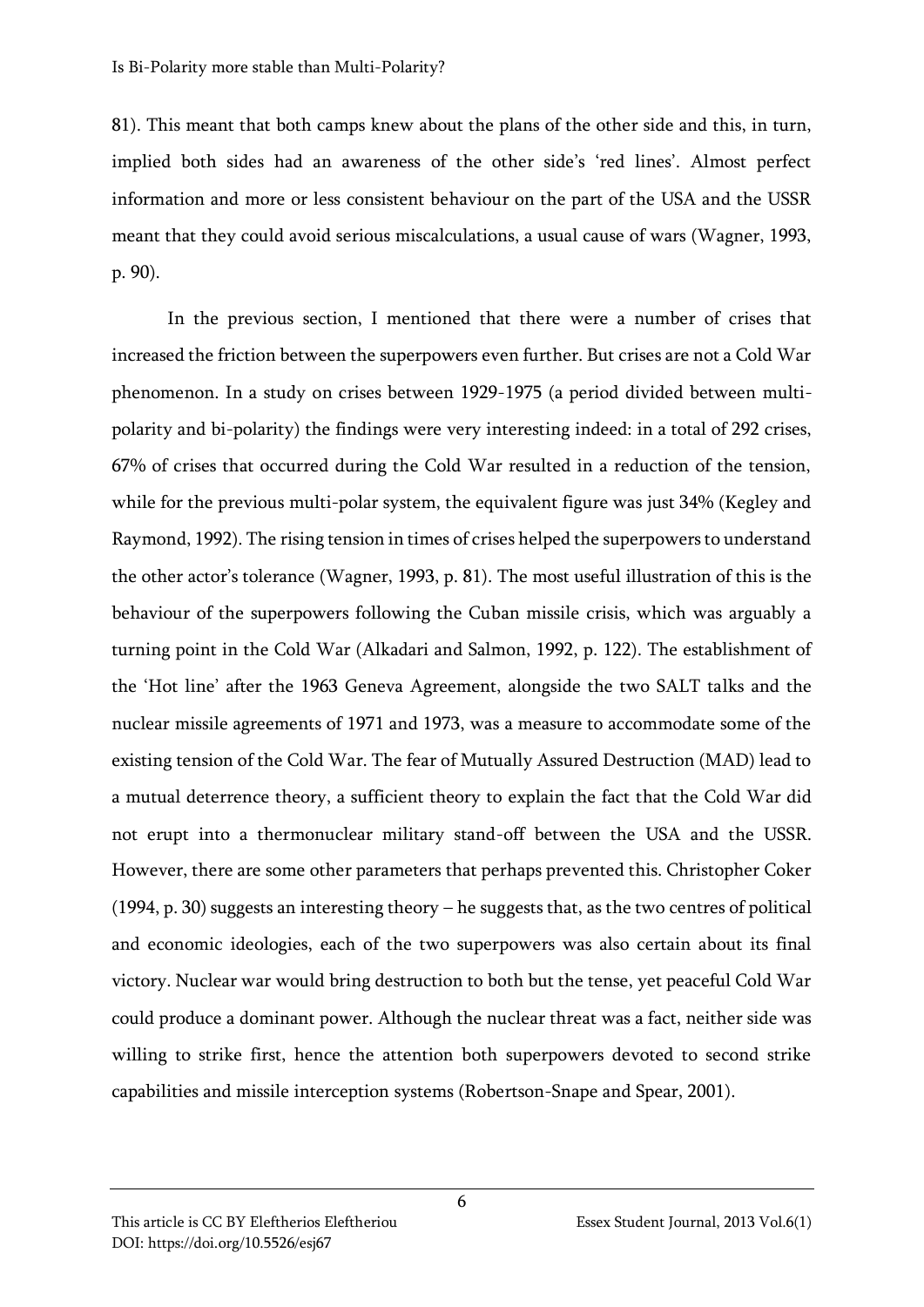According to these facts, despite the knowledge that the Cold War was a period where antagonism and tension were high, it seems that at least the bi-polarity of the international scene was more predictable and stable compared to the multi-polar nature of previous eras. There was at least relative transparency and less complexity compared to the systems that dragged the world into two major wars (the World Wars). In the next section, I will explore the nature of the post-Cold War international system.

#### The nature of the international system today

The nature of the current international system is a matter of debate among analysts. Is the modern world uni-polar or is the USA just a power in a multi-polar system? In my opinion, the world today is multi-polar. In my effort to show the multi-polarity of today, I will start by providing evidence why the world today is not a uni-polar system dominated by the USA. After the collapse of the USSR, the USA was the remaining Cold War superpower. The US economy is the largest in the world but recent studies show other states gradually catching up. Similarly, its military might (both conventional and nuclear) is not enough to make it the sole superpower as many states now have the technological edge to upgrade their own armaments to the level of US built weapons (Mastny, 1994, p. 59). Since the end of the Cold War, even non-militarily strong states gained a greater share of world power, not only from the defeated USSR but also from a strained USA (Bykov, 1994, p. 65). This means that the end of the Cold War brought to an end the bi- polar nature of the international system, as this was gradually becoming multi-polar (Bykov, 1994, p. 65). Furthermore, as Ernst Haas (1953, p. 444) states, a uni-polar system is a system in which a single state can 'overawe all the rest with impunity' and the USA is not such a state today.

Analysts identify at least 3 more centres of concentrated global power, even though these 'poles' have not demonstrated this power so far. The first is Japan, whose evolved and stable economy has secured its prominent position in both the IMF and the World Bank (Waltz, 2000, pp. 33-4). Japan's defence budget is in the top three globally and in June 1994, the Japanese Prime Minister declared that Japan, a country surrounded by nuclear states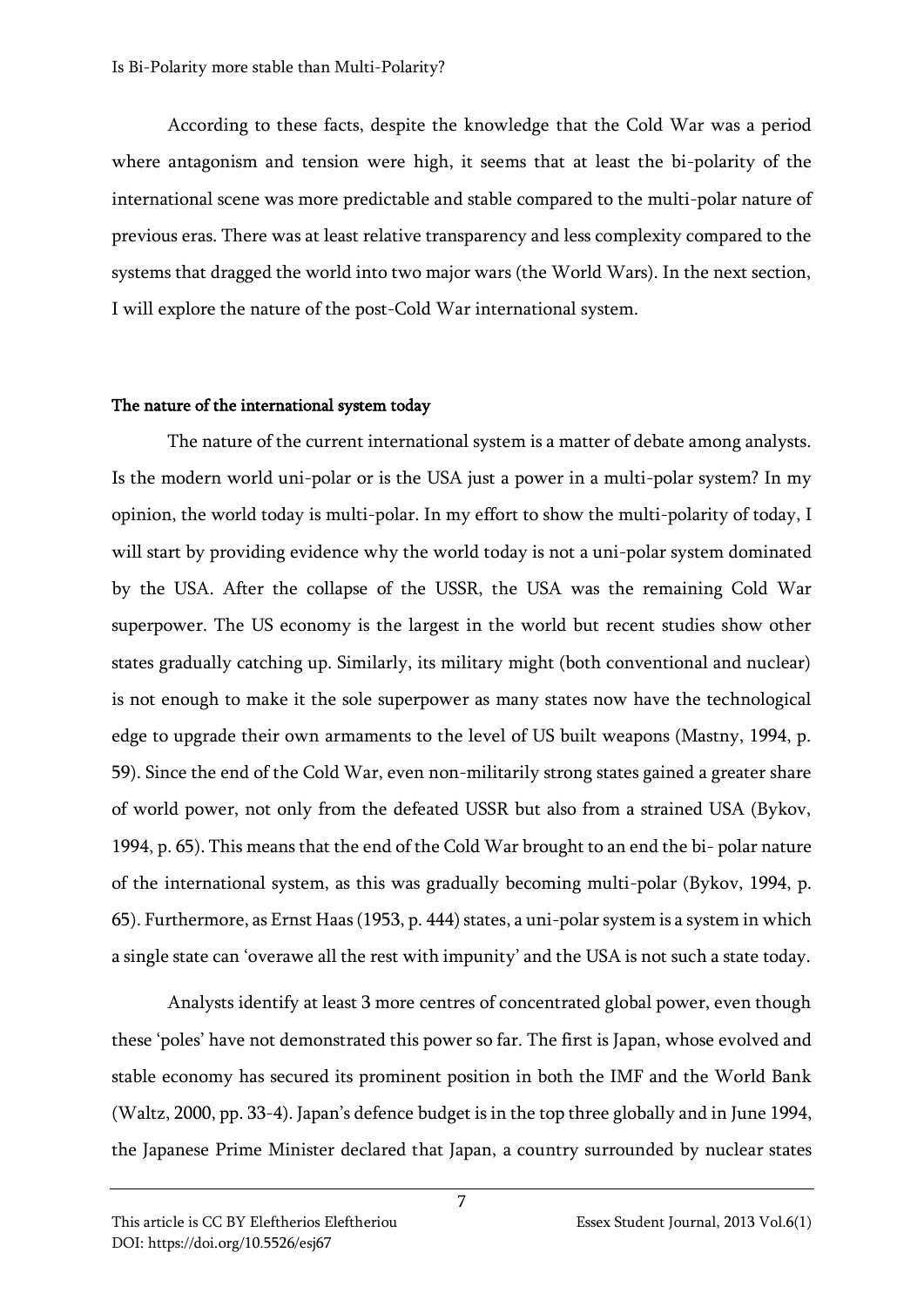(China, India, Pakistan, Russia) and rogue states (North Korea), has the full capabilities to develop and sustain nuclear weapons to add to its technologically advanced conventional combat equipment (Waltz, 2000, pp. 33-4). The second case is China, whose economy is modelled to double in a maximum of a decade (Waltz, 2000, p. 32). A nuclear state since the Cold War era (Robertson-Snape and Spear, 2001, p. 98), with five to seven DF-5 class missiles capable of delivering nuclear strikes even in extreme ranges, China is more feared in the regional and global scale for its 3 million Red Guards (Waltz, 2000, pp. 32-3). The third case is the European Union (EU) whose power, although only potential, cannot be ignored. The union of the 27 states (European Union, 2011) boasts leading global actors in industry, economy, weapon manufacturing as well as modern, well trained armies with proven high performance in combat. Also, Britain and France, both leading members in the EU, form 2/5ths of the UN permanent membership and both are nuclear states from the Cold War period (Robertson-Snape, 2001, p. 98 and p. 105). A truly integrated EU clearly has both the military and economic potential to overcome even the USA itself (Bykov, 1994, p. 67).

#### The instability of the multi-polar international system today

With the collapse of the Soviet Union, many thought that nuclear war was no longer a threat (Robertson-Snape and Spear, 2001, p. 94) and money would be diverted to economic and social development schemes instead (Reader and Thomas, 2001, p. 87). The post-Cold War era created some immediate gains for the international community – the apartheid in South Africa was dissolved and peace negotiations resumed in Northern Ireland and the Middle East (Little, Smith and White, 2001, p. 3). But the bloody conflicts in Bosnia, Angola, Kosovo, Congo, Chechnya and elsewhere (Little, Smith and White, 2001, p. 3) resulted in a surge of ethnic division. It was a desperate and angry form of ethnic hatred in a highly unstable global system, with conflicts resulting in genocides and ethnic cleansing (Coker, 1994, p. 30). Ethnic and religious identification, an issue lying dormant during the Cold War, was woken up by the instability of the new system (Little, Smith and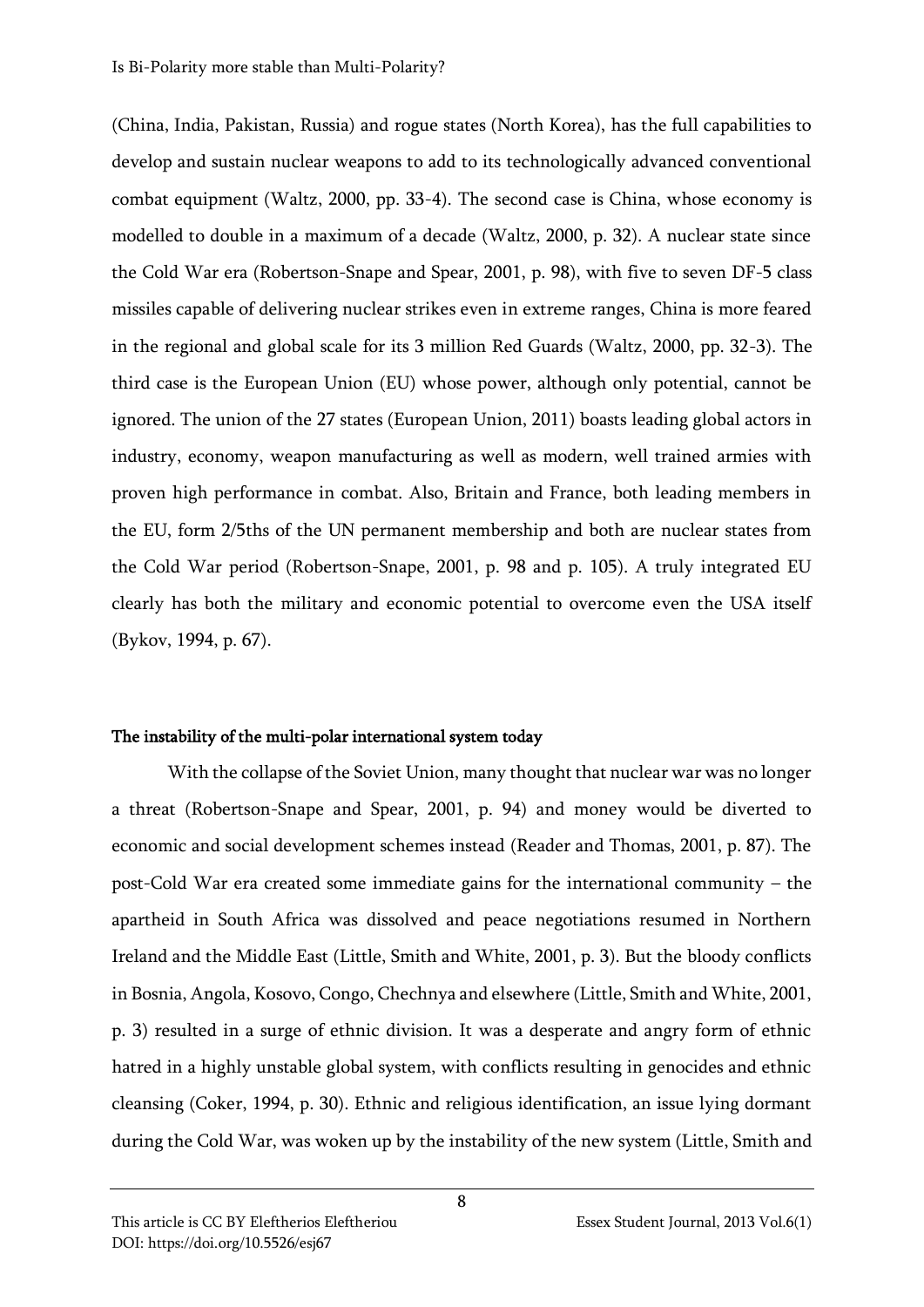White, 2001, p. 7), as the remaining Cold War superpower USA failed to act as an international peacekeeper (Smith, 2001, p. 69). The EU reverted to its conservatism and failed to respond even to conflicts within the European continent like in the cases of Czechoslovakia and Yugoslavia (Rosenau, 1994, p. 106).

However, there was a way to slowly restore order even in an unstable multi-polar system - by stopping the supply of weapons. Unfortunately, arms trade rapidly increased after the Cold War (Rosenau, 1994, p. 106). Just like any other rational choice in International Relations, weapon sales are a 'cost vs. benefit' decision, with the cost being possible security threats and the benefit being economic gain from selling weapons (Robertson- Snape and Spear, 2001, p. 93). With the emergence of over 20 new states created from the fragmentation of the Soviet Union (Webber, 2001, p. 16), conventional armaments were 'inherited' by these states (Robertson-Snape and Spear, 2001, p. 93). These Soviet weapons were then quickly sold to the highest bidders (Robertson-Snape and Spear, 2001, p. 93). Furthermore, private arms dealers prospered in these new states due to the corruption. Weapon sales were no longer based on rational or ideological grounds as suppliers looked solely on the economic side of the equation. An extreme example is perhaps the 1995 skirmishes between the Russians and the Chechen rebels, where the Russians suffered casualties from Russian made weapons sold to the Chechens by private Russian manufacturers (Robertson-Snape and Spear, 2001, p. 93). In a highly turbulent global scene, weapon sales benefited even designated 'rogue states' like Indonesia or states that intended to use weapons against their civilians like Rwanda (Robertson-Snape and Spear, 2001). The fact that by the end of 1994, the USA alone was actively supplying weapons and military services to 26 countries involved in either external or internal conflicts is alarming (Robertson-Snape and Spear, 2001, p. 102). Although the supply of weapons in war torn regions is not the spark initiating conflict, the easy access intensified existing conflicts.

In the nuclear field, the threat to humanity was not lifted. In 1995, a malfunction in a Russian 'second strike' weapon system initiated a nuclear missile countdown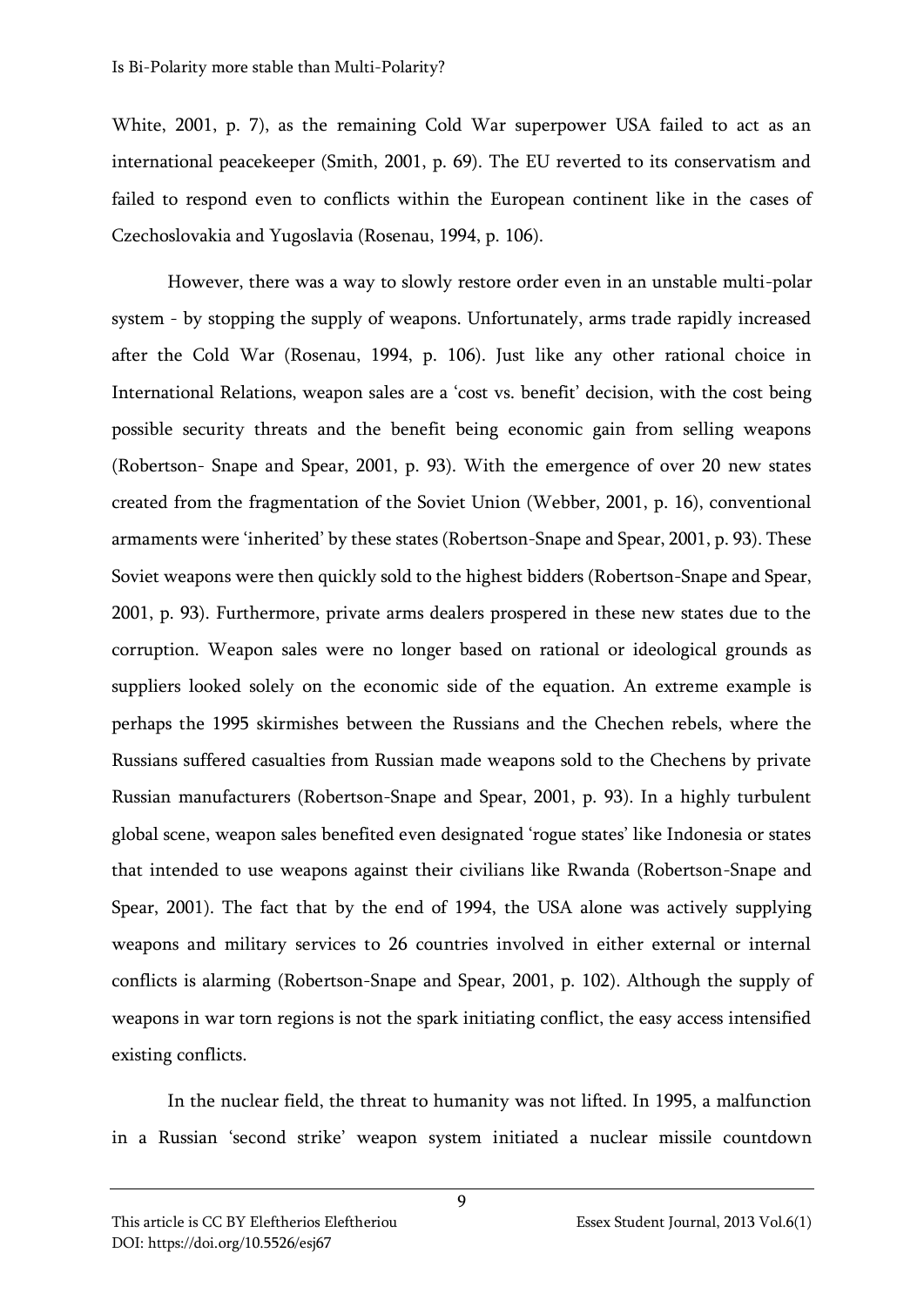interrupted only minutes before launch while the nuclear arsenal of the all five nuclear states was expanded (Robertson-Snape and Spear, 2001). This happened simultaneously with the increase in the number of nuclear states, as in 1998, India and Pakistan officially joined the five existing nuclear states after developing nuclear weapons capable of destroying each other (Robertson-Snape and Spear, 2001, p. 97). Meanwhile, four states including the rogue states of Iran and North Korea, as well as the battle hardened Israeli state are believed to be developing WMDs while another six states have confirmed their technological ability to produce nuclear warheads (Robertson-Snape and Spear, 2001, p. 98). Unlike the treaties signed during the Cold War that came into immediate effect, the treaties signed in the post-Cold War period failed to be ratified by all nuclear capable states (Robertson-Snape and Spear, 2001, p. 95-7). This reinforces the worries that ex- Soviet Union states may attempt to sell the nuclear knowledge they 'inherited' just the way they sold Soviet conventional weapons (Robertson-Snape and Spear, 2001, p. 97). The breaking of many Cold War alliances and the distrust between states in an unstable political scene led many states to push for nuclear weapon development (Robertson-Snape and Spear, 2001, p. 96).

## Conclusion

Although the bi-polar Cold War invented the nuclear threat, I believe I have managed to illustrate that it was a more stable arrangement than the multi-polar systems existing at the beginning of the 20<sup>th</sup> Century. Alliances were kept constant, arms sales were conducted on ideological grounds and the two superpowers deterred each other while restraining their allies and preventing nuclear proliferation. In my opinion, the nuclear threat has not diminished. The two superpowers would probably refrain from using WMDs even in the face of a serious crisis, but today, with their spread, a minor malfunction or a stolen nuclear warhead can mean an immediate nuclear strike. Furthermore, the uncertainty and lack of transparency in today's world between states, accompanied by the ability of terrorism to strike anywhere, at any time, create an instability that is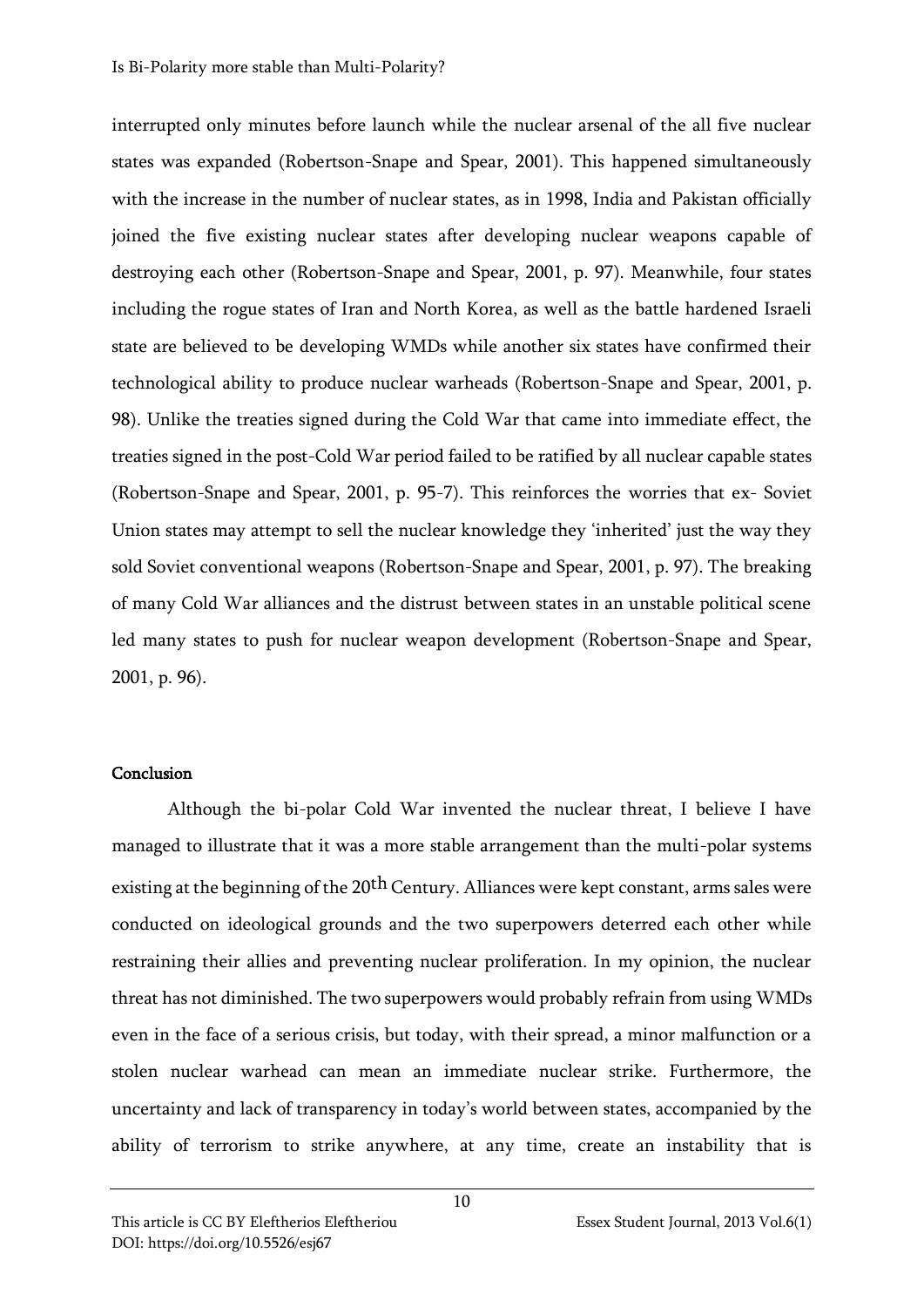asymmetrical to the stability of the bi-polar Cold War, where the superpowers knew exactly who the enemy was. In the modern post-Cold War world, many states or groups choose to defy both the remaining superpowers (the USA, the EU etc.) and also international organisations like the UN. This, in turn, creates a global uncertainty, as it seems that superpowers can no longer control states that have a tendency towards becoming more 'rogue'. Given these observations, I would say that bi- polar systems seem more stable than multi-polar systems and I would also add that the Cold War, although not completely safe, was in many ways more stable than today's multi-polar international system.

### References

Bykov, O. N. (1994). Beyond Superpowership. In: Clesse, A., Cooper, R. N., and Sakamoto, Y. (eds.). The International System After the Collapse of the East-West Order. Dordrecht: M. Nijhoff, pp. 63- 84.

Coker, C. (1994). The New World (Dis)Order. In: Clesse, A., Cooper, R. N., and Sakamoto, Y. (eds.). The International System After the Collapse of the East-West Order. Dordrecht: M. Nijhoff, pp. 28-40.

EUROPA – EU Website (2011). EUROPA - Countries. [Online] Available at: <http://europa.eu/about-eu/countries/index\_en.htm> [Accessed 1 December 2011].

Haas, E. B. (1953). "The Balance of Power: Prescription, Concept, or Propaganda". World Politics, 5(4), pp. 442-77.

Kegley, C. W., and Raymond, G. A. (1992). "Must We Fear a Post-Cold-War Multipolar System?" The Journal of Conflict Resolution, 36 (3), pp. 573-85.

Mason, T. (1992). Airpower in International Security. In: Carey, R. and Salmon, T. C. (eds.). International Security in the Modern World. New York: St. Martin's, pp. 152-78.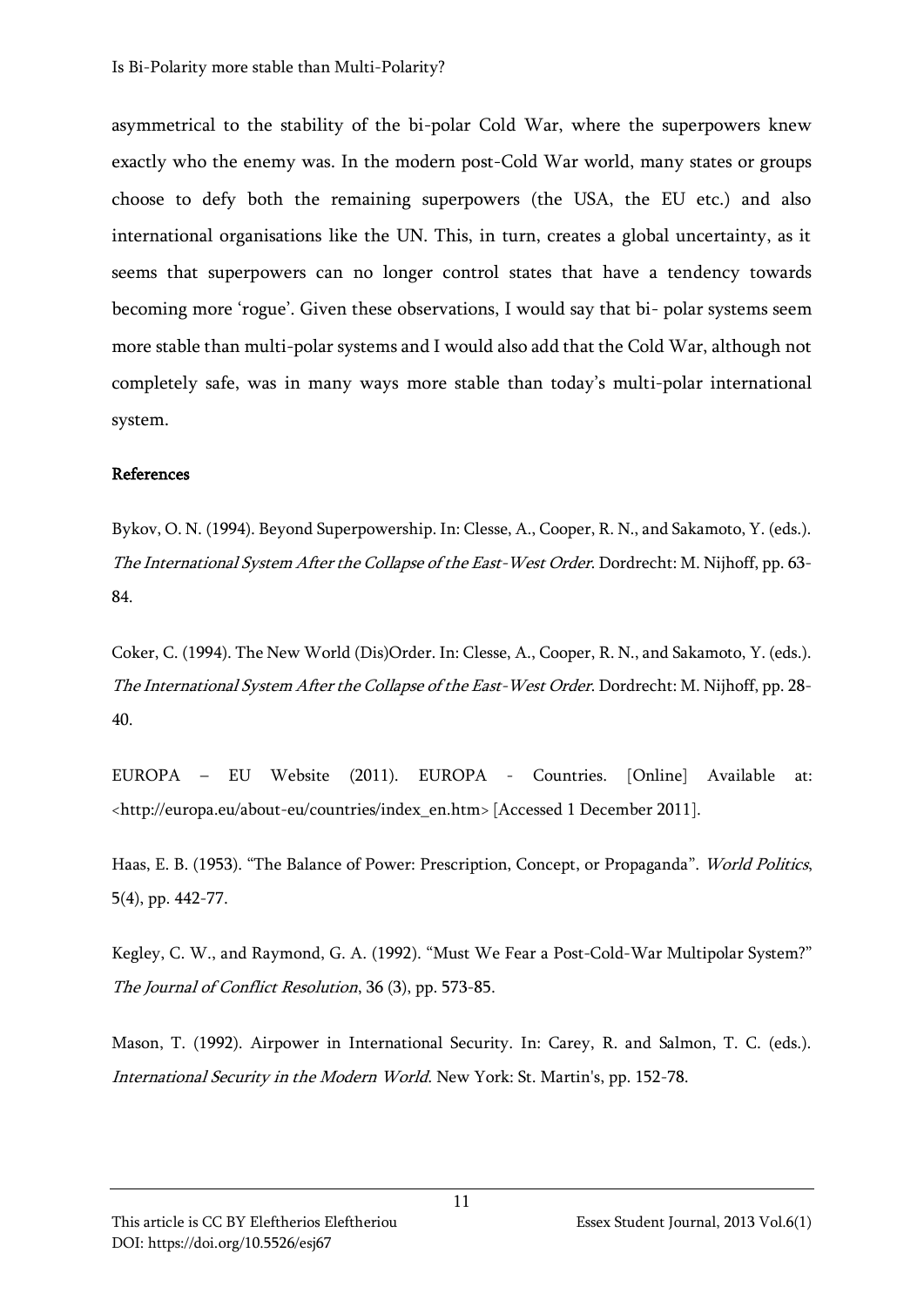Mastny, V. (1994). The Legacy of the Old International Order. In: Clesse, A., Cooper, R. N., and Sakamoto, Y. (eds.). The International System After the Collapse of the East-West Order. Dordrecht: M. Nijhoff, pp. 54-62.

Rosenau, J. N. (1994). The New Global Order: Underpinnings and Outcomes. In: Clesse, A., Cooper, R. N., and Sakamoto, Y. (eds.). The International System After the Collapse of the East-West Order. Dordrecht: M. Nijhoff, pp. 106-26.

Salmon, T. C. and Alkadari, R. (1992). Crises, Crisis Management and Crisis Prevention. In: Carey, R. and Salmon, T. C. (eds.). International Security in the Modern World. New York: St. Martin's, pp. 115-32.

Smith, M. (2001). Regions and Regionalism. In: White, B., Little, R., and Smith, M. (eds.). *Issues in* World Politics. Basingstoke: Palgrave, pp. 58-77.

Spear, J. and Robertson-Snape, F. (2001). Arms and Arms Control. In: White, B., Little, R., and Smith, M. (eds.). *Issues in World Politics*. Basingstoke: Palgrave, pp. 93-112.

Thomas, C. and Reader, M. (2001). Development and Inequality. In: White, B., Little, R., and Smith, M. (eds.). Issues in World Politics. Basingstoke: Palgrave, pp. 78-95.

U.S. Department of State (2011). Independent States in the World. [Online] Available at: <http://www.state.gov/s/inr/rls/4250.htm> [Accessed: 1 December 2011].

Viotti, P. R. and Kauppi, M. V. (2012). International Relations Theory. 5th ed. New York: Longman.

Wagner, H. R. (1993). "What Was Bipolarity?" International Organization, 47(1), pp. 77- 106.

Waltz, K. N. (2000). "Structural Realism after the Cold War." International Security, 25(1), pp. 5-41.

Webber, M. (2001). States and Statehood. In: White, B., Little, R., and Smith, M. (eds.). *Issues in* World Politics. Basingstoke: Palgrave, pp.18-38.